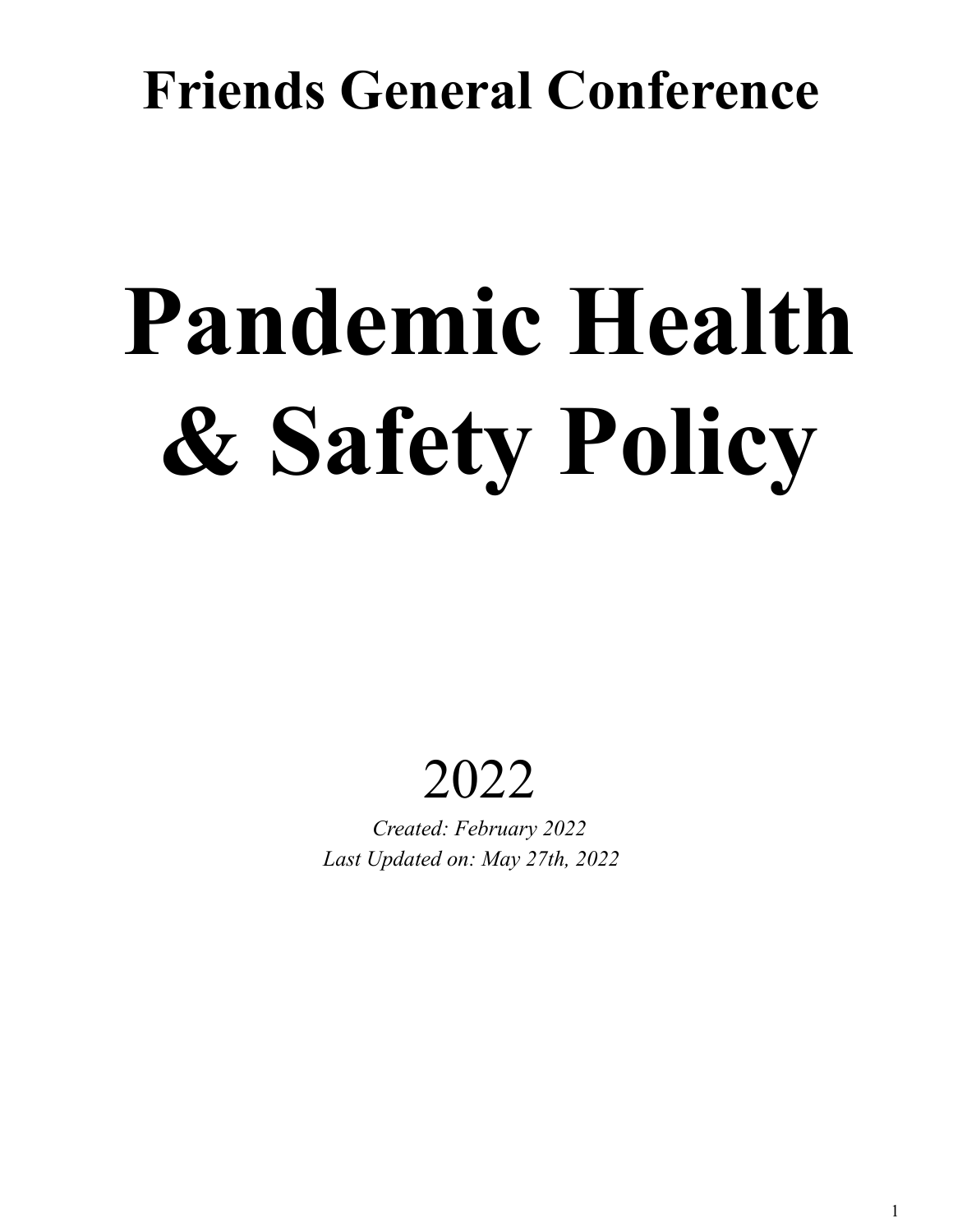#### **Pandemic Policy Working Group**

In the Fall 2021, Friends General Conference (here on out referred to as FGC) formed a Pandemic Policy Working Group to create a policy for reinstating in-person events. This group is made up of staff and volunteers with a variety of gifts and identities. These include, but are not limited to: a legacy of resilience, empowerment, and building alliances with the commitment to establish equitable structures within and outside of the Religious Society of Friends; public health and medical backgrounds; decades of concern for racial equity with years of employment in factories, warehouses, restaurants and working at institutions of higher education; extensive experience with Gathering, FGC committee work and smaller FGC meetings; and having children of a variety of ages.

The folks listed below represent the following FGC committees: Personnel, Long Range Conference Planning, Development Committee, Organizational Guide Committee and Committee for Nurturing Ministries.

Knowing that this working group does not encompass the diversity we hope to represent, the draft policy was shared with a number of FGC committees and staff for feedback.

This group is responsible for facilitating the policy creation process.

#### **Pandemic Policy Working Group:**

Frank Barch (he/him, European Descent) Elaine Giletta (she/her, White) Pim Halka (ze/zir or he/him, White) Vanessa Julye (she/her, African Indigenous) Katrina McQuail (she/her, White) David Nachman (he/him) Anne Pomeroy (they/them, White) Melissa Rycroft (she/her, White) Lori Sinitzky (she/her, Ashkenazi and Caribbean) Karen Snare, (she/her, European-American)

Given that the policy may need to be modified as the situation and science understanding around COVID-19 changes, and people need to know what they are committing to; The Pandemic Health and Safety Policy version that is in place at when an event registration goes live - is the version that will be used for that event.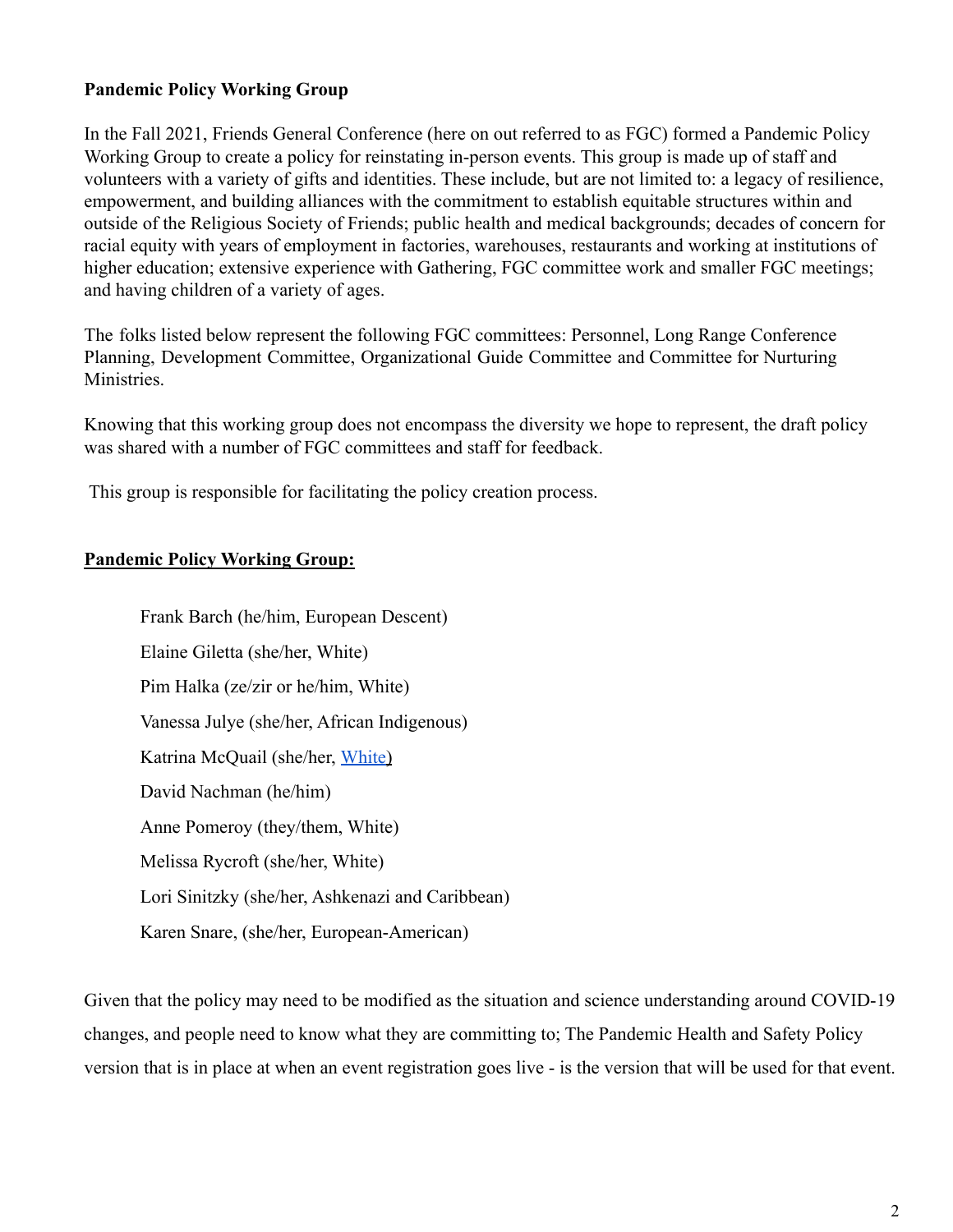#### **Friends General Conference Health & Safety Policy, 2022**

#### **OVERVIEW**

Friends General Conference constitutes a broad and resilient spiritual community in which individuals care for one another and follow long-held Quaker testimonies. Implicit in each testimony is the recognition that Friends live in close relationship with one another. We envision a vital and growing Religious Society of Friends—a faith that deepens spiritually, welcomes newcomers, builds supportive and inclusive community, and provides loving service and witness in the world. We are led by the Spirit joining together in ministry to offer services that help Friends, meetings, and seekers explore, deepen, connect, serve, and witness within the context of Friends' living faith.

The current global pandemic has affected the world and Friends lives and ways of being in unimaginable ways. The spread of COVID-19 has required us to take precautions as individuals and as a community and has affected Friends' daily lives in ways large and small. In the summer of 2020, Friends General Conference did not host an in-person Gathering for the first time in 43 years. It suspended and/or transitioned to virtual all in-person committee work as well as retreats for youth and people of color through December 2021. For so many Friends, these changes highlighted the importance and value of in-person gatherings. As a result, it has strengthened Friends' resolve to safely commence gathering together in-person again.

This Health and Safety Policy provides COVID-19 pandemic guidelines for all conference operations and activities. The policy was created by the Pandemic Policy Working Group in consultation with FGC staff and some committees. It has incorporated many sources of knowledge and guidance, including best practices within the broader conference community, labor practices that protect the health and safety of staff and volunteers, and requirements from local, state, and federal agencies. Given the dynamic nature of the pandemic, this policy attempts to account for multiple scenarios and contingencies and will be updated in order to adapt to changing conditions.

As an international organization, FGC will use the World Health Organization's (WHO) guidelines in general and the Center for Disease Controls (CDC) when appropriate or necessary due to the event location.

Decisions about canceling, postponing, or pivoting in-person events to virtual events will be made by FGC's General Secretary, Presiding Clerk, and Clerk of the committee overseeing the event (e.g. Long Range Conference Planning committee in the case of the Gathering). The General Secretary will also consult with staff and appropriate committees. Due to the constantly shifting nature of this pandemic, FGC may choose to cancel an in-person event at any time, though will try to do so with as much notice as possible. Leading up to any event throughout 2022, staff will monitor implementation of this policy. The policy will be updated and adapted as needed and all updates will be communicated to the community.

As long as there are cases of COVID-19, no strategies can completely eliminate transmission risk at an in-person event. However, it is possible to keep the risk level as low as possible, combining mitigation strategies and programmatic alterations to produce magical, fun-filled events. As the authors of this policy, we are cautious, diligent, and eager to welcome people back to in-person FGC events in 2022.

The Pandemic Policy Working Group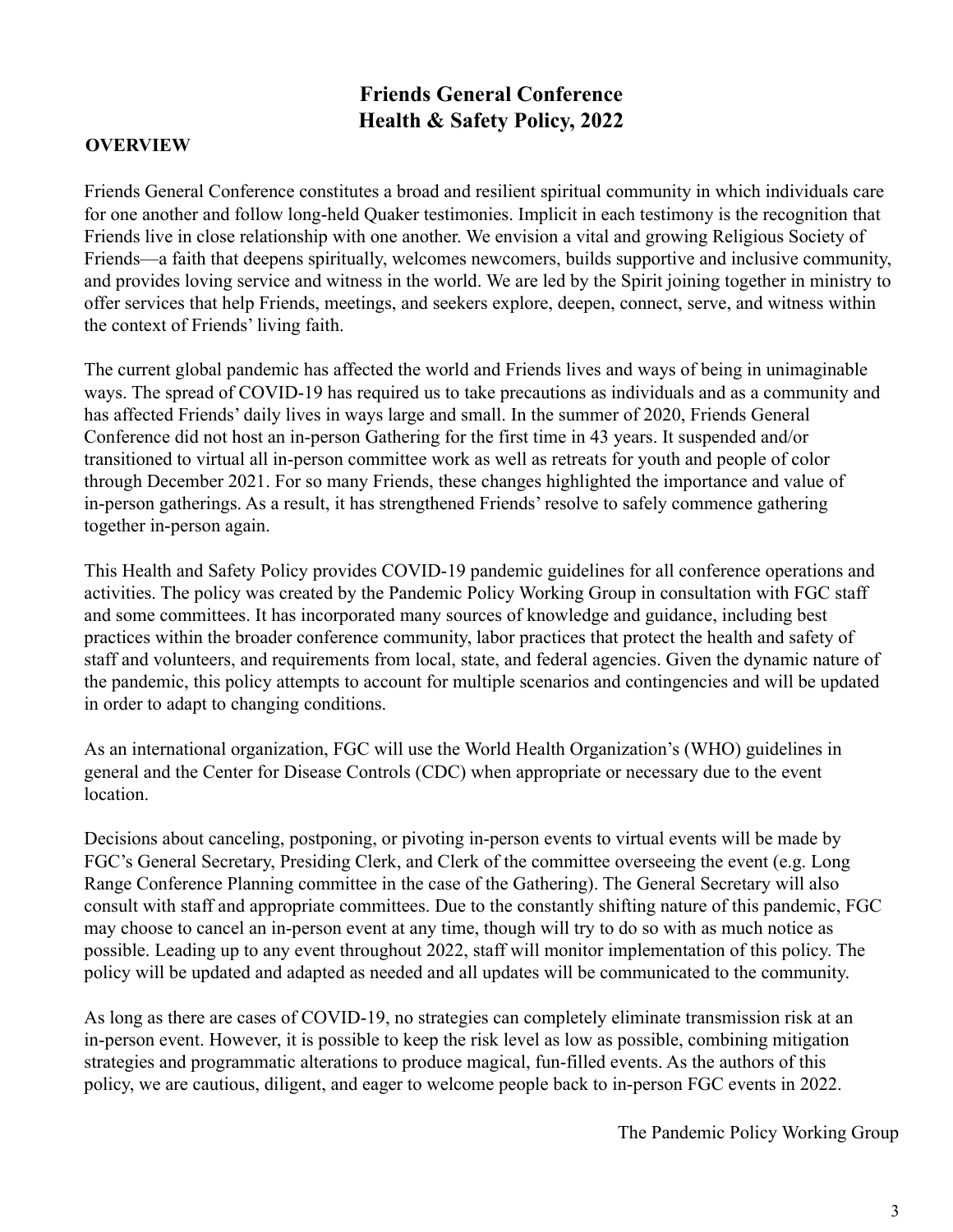#### **Policy Summary**

#### *To attend an FGC event, participants will be required to have:*

#### **(1) Up to date vaccinations, completed at least 2 weeks prior to the event. (WHO definition of up-to-date).** This includes any boosters for which the individual is eligible. The only non-vaccinated attendees allowed will be children not currently eligible per the WHO.

*Explanation*: There are many reasons members of the Quaker community may not be vaccinated. This recommendation is made in light of the increased risk of transmission by, infection of, and severe illness to a non-vaccinated person; and that there will be many FGC events offering a virtual alternative. As young children are not currently eligible for vaccination (at the time of this writing), proof of their vaccination cannot be required.

#### **(2) Please take either a PCR or rapid test 72 hours prior to departure.**

*Explanation*: To avoid becoming sick upon arrival, please monitor your symptoms and get a PCR or rapid test if you are exhibiting COVID symptoms in the weeks prior to an event. PCR tests are more sensitive than rapid (antigen) tests at detecting COVID-19 infection, and are therefore preferred to a rapid antigen test. PCR tests, however, can be difficult to attain and are more expensive when needing a quick result turnaround. In the unfortunate event of a positive test, please report this positive result to the organizing FGC staff person.

#### **(3) Negative rapid (antigen) test upon arrival (provided by FGC).**

*Explanation*: With the possibility of asymptomatic transmission, FGC will provide testing for everyone upon their first arrival at the event. PCR tests are more sensitive than rapid tests, but due to the time needed for result turn-around, rapid tests are the best option.

#### *By registering for and attending an FGC event, attendees are agreeing to:*

#### **(1) Properly wear approved masks whenever/wherever required:**

- $\bullet$  Inside = always (except when actively eating and drinking);
- Outside = recommended (required for activities with close group contact)

**Explanation:** Proper masking and distancing have been shown to effectively reduce the likelihood of transmitting the aerosolized SARS-CoV-2 virus.

#### **(2) Self-check symptoms each day of the event before leaving their on-site residence, and to contact the event organizer and get a rapid test if they experience symptoms of COVID-19.**

**Explanation:** As care of the community stands paramount, each member of the community is asked to complete a symptom self-check each day of an event. Because symptoms might arise from allergies or another virus, confirming through a negative COVID-19 test helps to ensure the safety and care of the community.

#### **(3) Participate in on-site rapid testing at the start of the event, as well as mid-event rapid testing for any event 5 days or longer (provided by FGC).**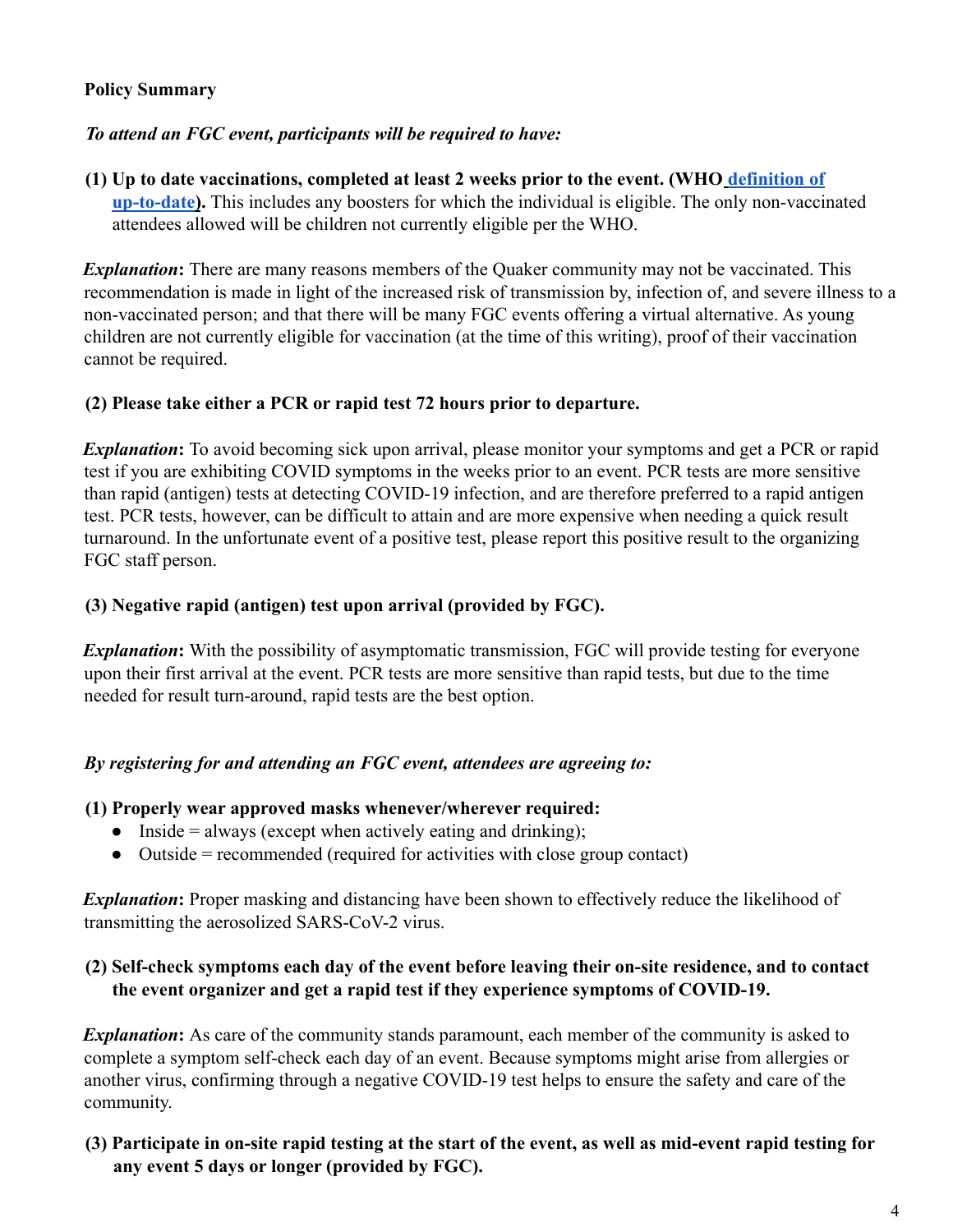*Explanation*: The hope is to catch anyone who was exposed to SARS-CoV-2 while traveling to the event.

#### **(4) Participate in contact tracing.**

*Explanation*: Many sites require FGC to file a contact tracing plan before they allow use of their facilities. The details of how contact tracing will be implemented will vary according to the event and the facility.

#### **(5) Monitor symptoms for two weeks after the end of the event. If symptoms develop, promptly obtain a COVID-19 test.**

**Explanation:** By attending an event, there is risk of exposure. Monitoring symptoms, promptly testing if symptoms develop, and reporting a positive COVID-19 test to FGC will allow FGC to follow appropriate protocols of notifying others of possible exposure.

*And if a member of the FGC event community tests positive, they are agreeing to:*

**(1) If the test precedes arrival at the event, stay home. The individual may choose to cancel or switch to virtual participation (if the event has a virtual option) at no additional charge.** *(Refunds or partial refunds will depend on each event's specifics. Please discuss with the FGC staff responsible for the event).*

*Explanation*: The protection of the community is primary and is held in tension with the monetary impact of canceling participation.

**(2) If the positive test occurs while onsite; plan to quarantine off-site, at the individual's expense, with an option to switch to the virtual program at no additional charge.**

*Explanation***:** Quarantine reduces the further exposure and spread of COVID-19 in the community.

**(3) If symptoms develop within two weeks after the event, obtain a COVID-19 test. If it is positive, report the result to FGC.**

*Explanation***:** By attending an event, there is risk of exposure. Monitoring symptoms, prompt testing if symptoms develop, and reporting a positive COVID-19 test to FGC will allow FGC to follow appropriate protocols of notifying others of possible exposure.

#### **GUIDING PRINCIPLES**

In creating this plan and overall strategy for reopening FGC in-person events, we (the Pandemic Policy Working Group) followed these guiding principles:

#### **Remain committed to equity**

FGC will place considerations of equity, diversity, inclusion, and access at the center of all event planning efforts. All discernment will incporate the query: *How does this decision support FGC in its goal to transform into an actively anti-racist faith community?*

#### **Stay grounded and intent in FGC's mission**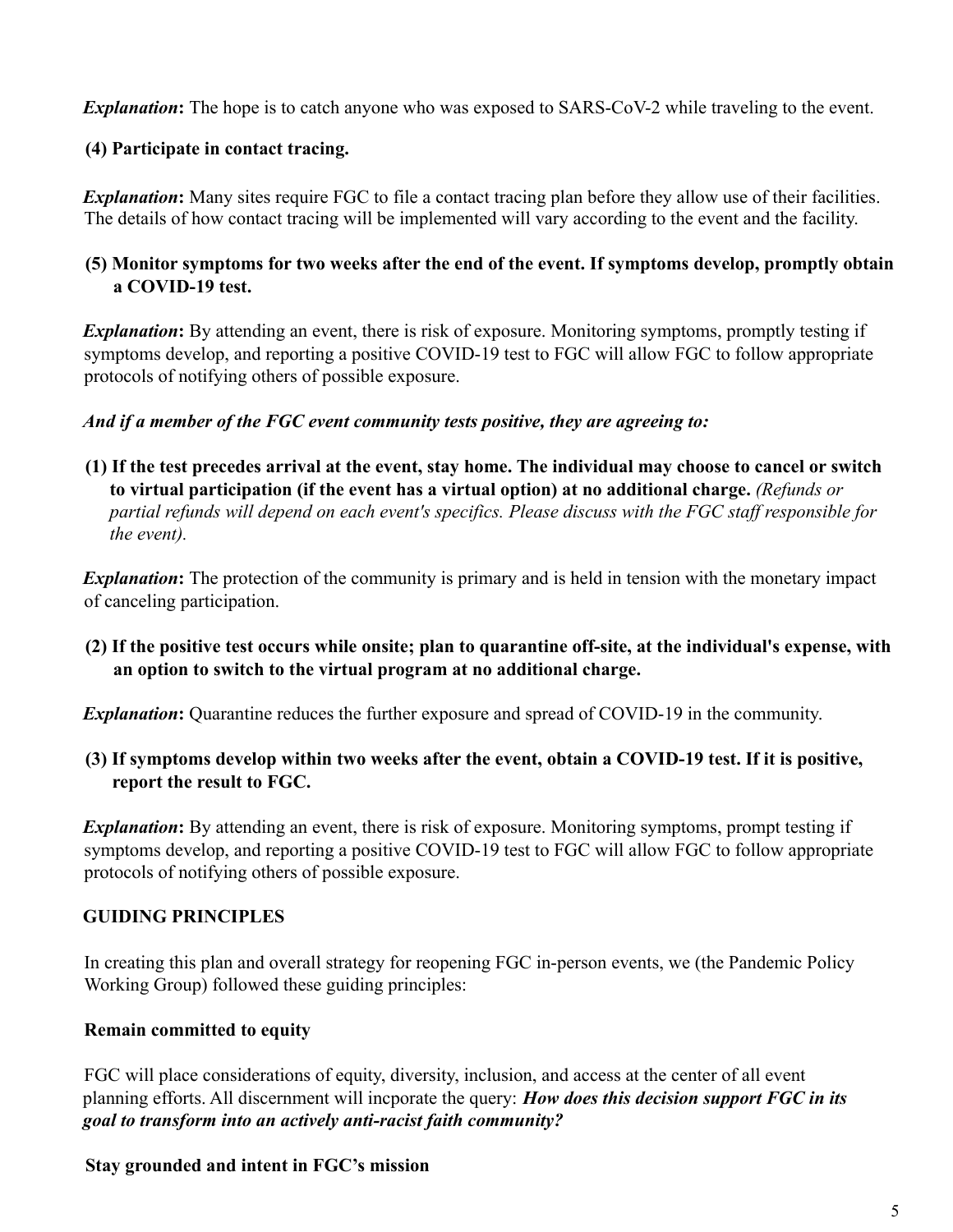Amid all that has happened and all that will happen, FGC will remain focused on our vision:

*We envision a vital and growing Religious Society of Friends—a faith that deepens spiritually, welcomes newcomers, builds supportive and inclusive community, and provides loving service and witness in the world.*

Through Friends General Conference, we see Ouakers led by the Spirit joining together in ministry to of er services that help Friends, meetings, and seekers explore, deepen, connect, serve and witness within the context of *our living faith.*

#### **Prioritize the health and safety of all members of the FGC community**

The physical, spiritual, social-emotional wellness of all participants, staff, volunteers, and host location communities are of primary consideration.

#### **Maintain integrity and trust**

When planning events, FGC will act with integrity, strive to build and maintain the trust and confidence of the Quaker community, and communicate clearly and transparently with all registered participants, all staff, and all other stakeholders and community members.

#### **Build community**

FGC commits to holding events that build and maintain a wise spiritually resilient community, where faith and relationships flourish and grow, where they are nourished all year round, where these bonds that sustain us then go deeper and become stronger every time Quakers gather.

#### **Utilize the following guiding queries:**

- *● How do we prepare to gather together as Friends?*
- *● How can we act with love for our beloved community's physical and spiritual health to thrive?*
- *● What does care for our spiritual community mean and look like for you?*
- *● What behaviors and expectations do I need to adjust to actively demonstrate my care of our spiritual community?*

FGC will share a statement of community agreements and collective responsibility to all attendees upon online registration. FGC asks all attendees and all staff to sign the statement, indicating their understanding and affirmation. A potential draft of this statement appears in **Appendix A** (attached).

#### **FURTHER EXPLANATION OF REQUIRED HEALTH & SAFETY REQUIREMENTS**

#### **Required Vaccination for Everyone who is eligible:**

- Up-to-date WHO recommended vaccinations are required of each staff member, volunteer and attendee no less than two weeks before their arrival at the event. For the safety of the community, event participants should also have any boosters for which they are eligible.
- If WHO recommendations change within 2 months of the start of the event, Friends will be encouraged to adhere to the most up-to-date recommendations but will be allowed to attend as long as they comply with the recommendations that were in effect 60 days prior to the start of the event.
- Staff, volunteers, and participants will all be required to submit proof of vaccination during registration or check-in at their event.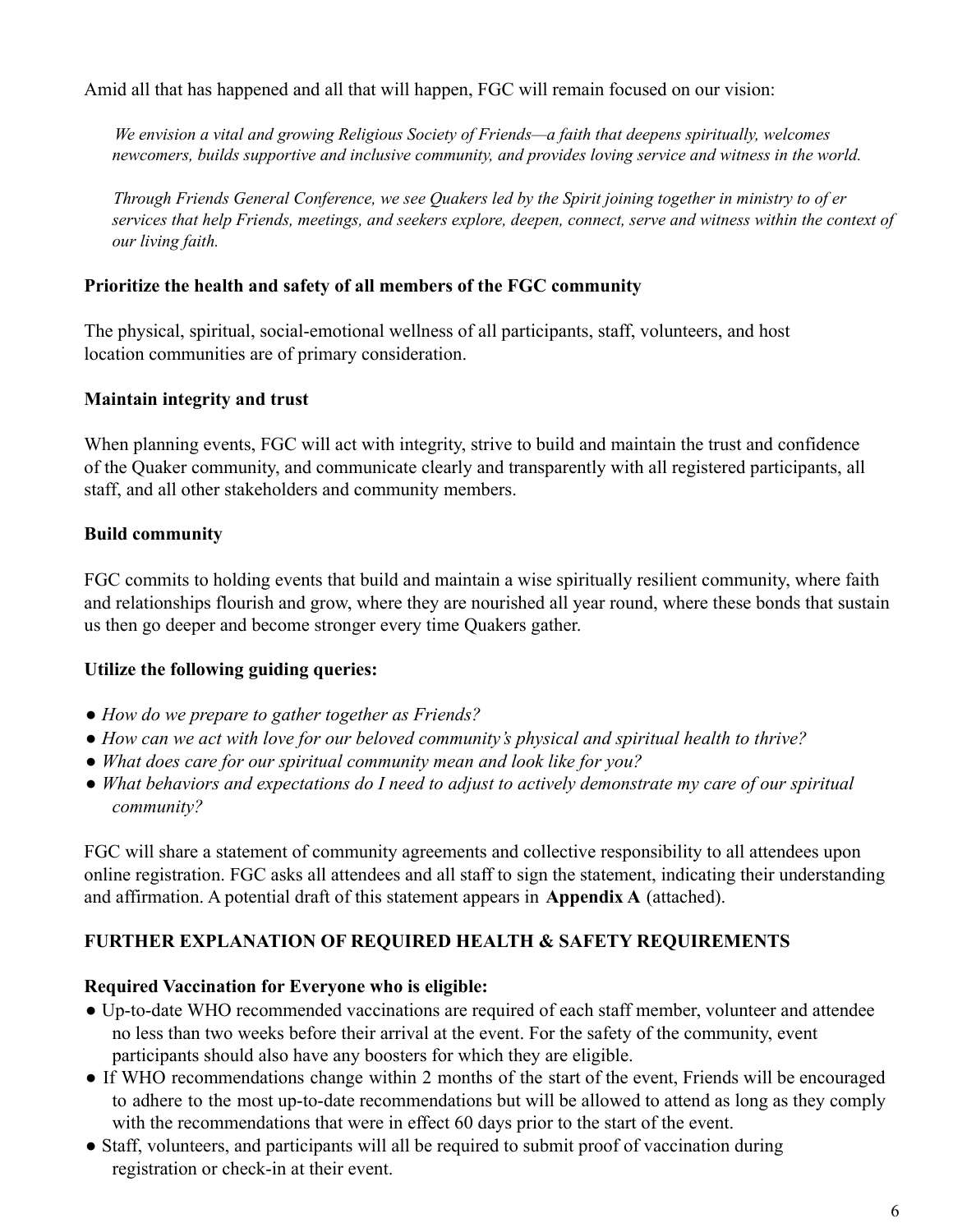● As of the writing of this policy, all children who are 5 years old or above are eligible to receive the COVID-19 vaccine. They will therefore be expected to follow the above expectations around vaccination. If vaccine recommendations change for children under 5 more than 60 days prior to the event, they will be expected to meet the vaccine requirement. *To request assistance, or ask questions contact the staff person for your event.*

#### **Mask Wearing**

- Properly worn surgical, n95, kn95, or kn94 masks limit the spread of COVID-19. Double masking is acceptable as long as one of the masks is from the list above. Free choice programming and inter-age friendships are fundamental to FGC programs and culture. To keep these safe and possible at in-person events, masks must be worn at the appropriate times. Friends are asked to honor the community by wearing masks whenever and wherever it is feasible. It is required that everyone who is 5 years and older wear masks whenever indoors (except when actively eating or drinking).
- When interacting with anyone the **2-of-3** rule is recommended. This means that two out of the following three conditions outdoors, distanced, and masked.
	- Outdoors + Distanced = Mask Reccomnded
	- $\circ$  Outdoors + No Distance = Mask Required
	- Not Outdoors = Mask Required
- Specifically, masks are required **in all indoor public spaces** except when actively eating and/or drinking. When in a residence room/space by yourself or with your roommate, no masking is required. If in a dorm room that is not your own and with other people the expectation is that you will mask.
- Attendees should arrive at the event with enough WHO-recommended or CDC-approved masks to make it through the event. Attendees are asked to keep a mask on hand at all times. FGC will provide a sufficient stockpile of extra masks for when one might be needed. *If access to appropriate masks or ADA accommodations would be a barrier to your participation please contact the FGC staff person for your event.*

#### **Testing Requirements for All Attendees - regardless of age**

FGC asks all event attendees to test at various points, and to accept that in order to protect the health of the community, a positive result will mean not being able to and/or stop attending the event. By registering for an FGC event, you as the the attendee agree to:

- Take a PCR or rapid test 72 hours before the event. *If the cost of these tests is a barrier to your attendance, please contact the FGC staff person organizing your event.*
	- Please report any positive tests to your coordinating FGC staff
- Take a rapid test (provided by FGC) upon arrival at the event.
- Take a second rapid test (provided by FGC) at the mid-event point if the event is longer than 5 days.
- Take a rapid test (provided by FGC) if you develop symptoms, per your daily symptom self-screen.
- Should you have symptoms, self-isolate and contact your designated FGC Staff *remotely* to receive and complete a rapid test (provided by FGC)
- Self-isolate and leave the event should you test positive.

#### **Response to Suspected or Confirmed COVID-19 Case**

- As always, the goal is to keep everyone healthy and safe at an FGC event. FGC staff and designated key volunteers will be ready to support attendees in getting their medical needs met should they fall ill. If an attendee needs medical attention for any reason while at the event, please contact the designated FGC staff person in your event materials.
- The requirement for someone testing positive with COVID-19 to quarantine off-site from an event is in part due to site requirements. Most of the sites FGC uses have confirmed that they cannot accommodate quarantining onsite. FGC is committed to providing community care and support of individuals who need to quarantine off-site through a variety of modalities. These will be discerned and offered based on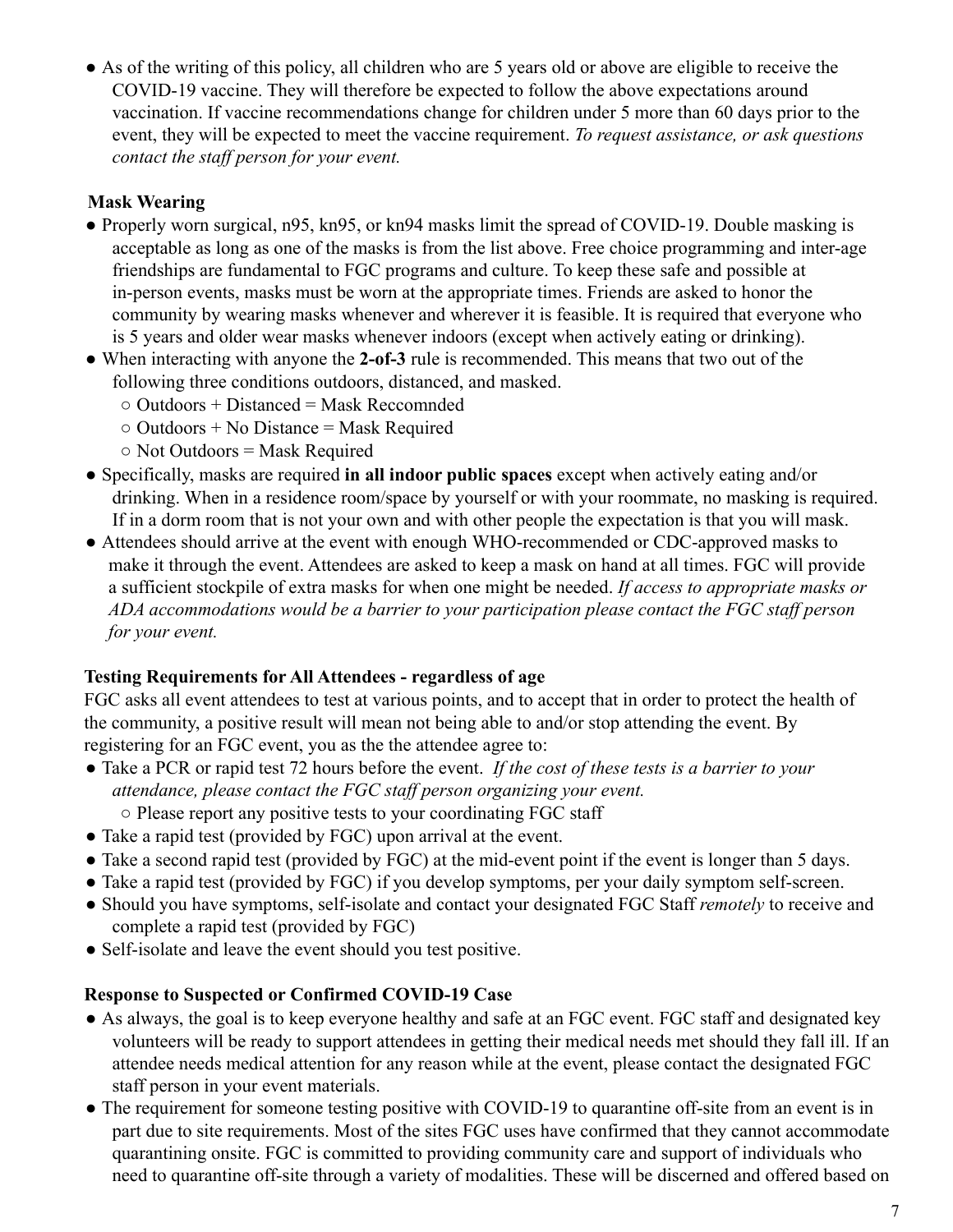the capacity of the specific event.

- As COVID-19 is a communicable disease, the local health department must be notified following any positive test results. FGC will work with their procedures for contact tracing both for the FGC community but also for the site and local community.
- Follow-up of exposed persons:
	- Due to limited resources, FGC will rely on the local health unit to implement contact tracing as designed by them in accordance with the CDC guidelines when there is a positive case of COVID-19.
	- In all decisions, operational guidelines, alternative programming, scope of exposure, presence of symptoms, assessment by medical staff, and the use of testing, will be considered before sending anyone home.

• If there is a positive case of COVID-19, FGC will work with the individual to identify and notify close contacts. Depending on the event, and where appropriate, the wider community will be notified after close contacts\* (if any) have been approached. (\*For COVID-19, a close contact is anyone who was less than 6

- feet away from you for a combined total of 15 minutes or more over a 24-hour period.)
- In the two weeks following your return home from an FGC event, you are asked to notify FGC if anyone in your household who attended the event tests positive for COVID-19. For the Gathering, contact COVID.reporting.FGC@gmail.com due to staff being out of office for the weeks following.

#### **Daily Health Screening & Monitoring**

- The standard procedure for 2022 will require attendees to self-screen for symptoms of COVID-19 prior to arrival at an event and each morning of the event, prior to participation. Each attendee will be provided with a list of COVID-19 symptoms, as currently set by the WHO at the time of the event. As temperature monitoring is part of the symptom check - attendees are asked to bring their own thermometers.
- If an attendee does not pass the daily self-screening they should (remotely) contact the FGC staff/volunteer designated in their event materials and follow the directions provided, including self isolating until they can get a test, which will be supplied by FGC. They must provide proof of a negative COVID test before resuming in-person participation.

#### **Contact Tracing**

• Site specific requirements for contact tracing will be followed if there are any. When possible, contact tracing protocols for any organized activity at an FGC event will be provided by the event organizer. FGC will work with the local health department if contact tracing will be necessary.

#### **Residence Mates**

● FGC will follow the host site's policy about whether rooms can only be inhabited by residents of the same household, or whether residents of multiple households can room together.

#### **Singing / Music / Dancing**

- All singing activities will be planned to prioritize mitigating the spread of COVID-19. Ideally outside, preferably under a covered location in the case of inclement weather or hot sun. The organizers of the activity, in consultation with others, will be responsible for determining appropriate safety measures.
- When and where possible, partner/group dancing activities (such as contra dance) will be held outside. If dancing cannot be held outside, live music will be limited to instruments that can be played while performers are fully masked, and all dancers will be masked.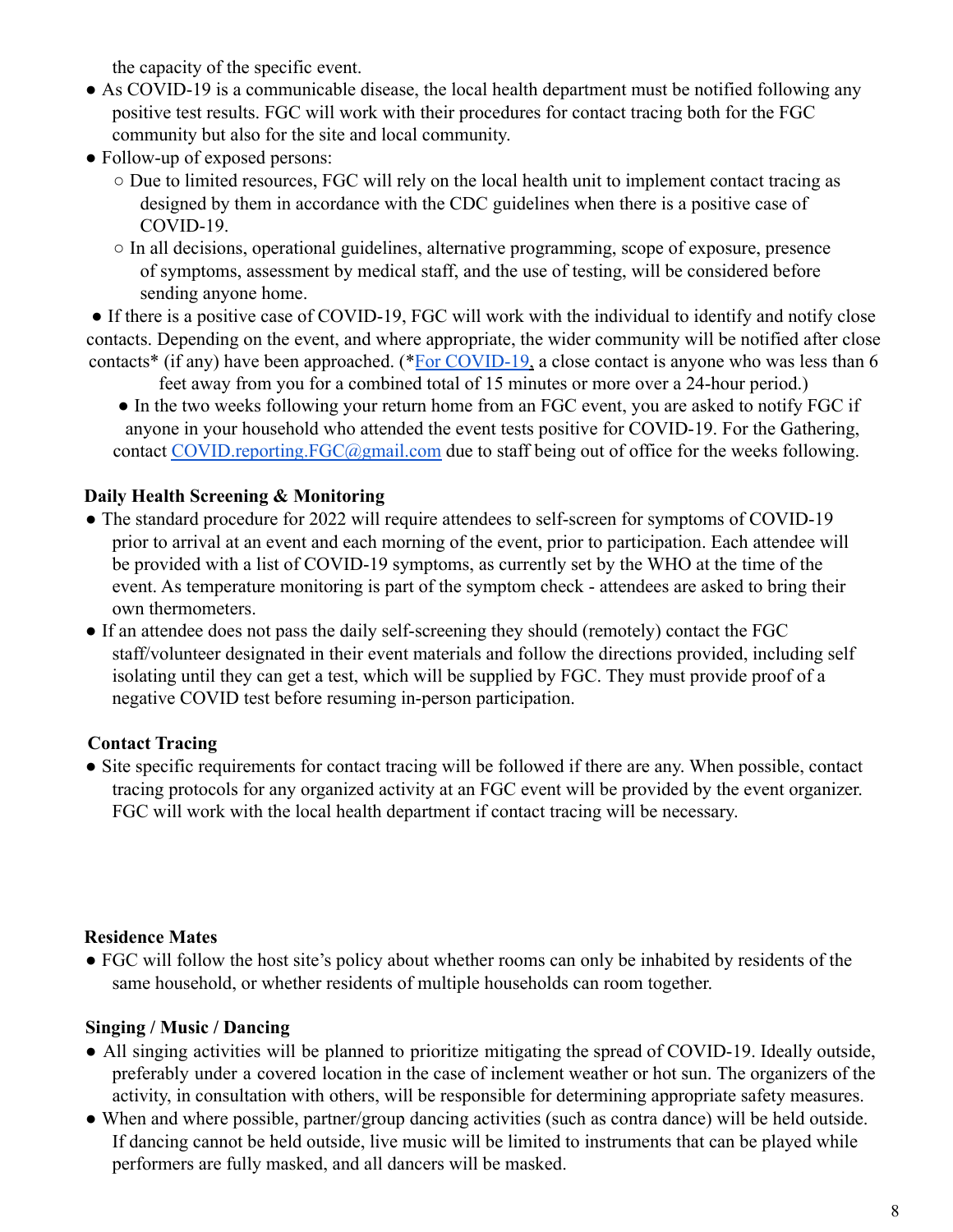#### **Youth**

- All youth who are eligible to be vaccinated (according to WHO guidelines) are required to be vaccinated to attend an FGC event.
- All youth will be subject to the same testing requirements as the rest of the attendees.
- All youth 5 years and older are subject to the same masking requirements as the rest of the attendees.
- In order to reduce the likelihood of asymptomatic transmission to unvaccinated youth, volunteers will take daily rapid tests if they are working with youth who are too young to be vaccinated.

• Youth in the High School program will be asked to sign the community agreement along with their sponsor.

#### **Appreciate and take advantage of fresh air and the great outdoors**

• SARS-CoV-2 is an aerosolized virus transmitted through the air and the risk of transmission while outside is small. Event organizers are encouraged to consider which activities could be hosted outdoors.

#### **Physical Distancing and Dining**

- FGC encourages Friends to support a culture shift where eating is for the purpose of fueling bodies and that it is separate from time for fellowship.
- FGC staff person(s) in consultation with other event leaders will implement measures and create logistics that support the limited spread of COVID-19 during meal times. At any FGC event, FGC staff and key volunteers will work with the site staff to expand dining options to maximize the potential for take-away meals and grab-and-go meals, allowing attendees to eat in the comfort of their own room or outside.
- When and where possible FGC will create additional outdoor dining options and work with the site
- staff to ensure spaciousness for distancing in any inside dining options. When possible family friendly spaces and/or spaces that will not have unvaccinated children in them will be designated.
- Friends are invited to be extra compassionate and thoughtful when engaging with others, especially the site's food service staff.

#### **Bathrooms**

● In communal bathrooms, when not showering or brushing your teeth, masks will be required.

● Generally, there will be a limit on the number of people who can use the bathroom at one time, and folks will be asked to wait outside until there is room to enter and maintain sufficient distance between each person.

#### **Group Activities**

- Outdoor activities are encouraged when possible; Masks will be required for indoor events.
- The event staff have general discretion over which activities are permitted, and which must be altered, taking into account the understanding of COVID-19's transmission dynamics at the time.

#### **In-Home hospitality - Committee Travel -** *Under further discernment. Will be brought for approval later.*

**Host Meeting Community -** *Under further discernment. Will be brought for approval later.*

#### **Transportation**

• Shuttles and carpooling in FGC-arranged vehicles will require attendees to wear masks during the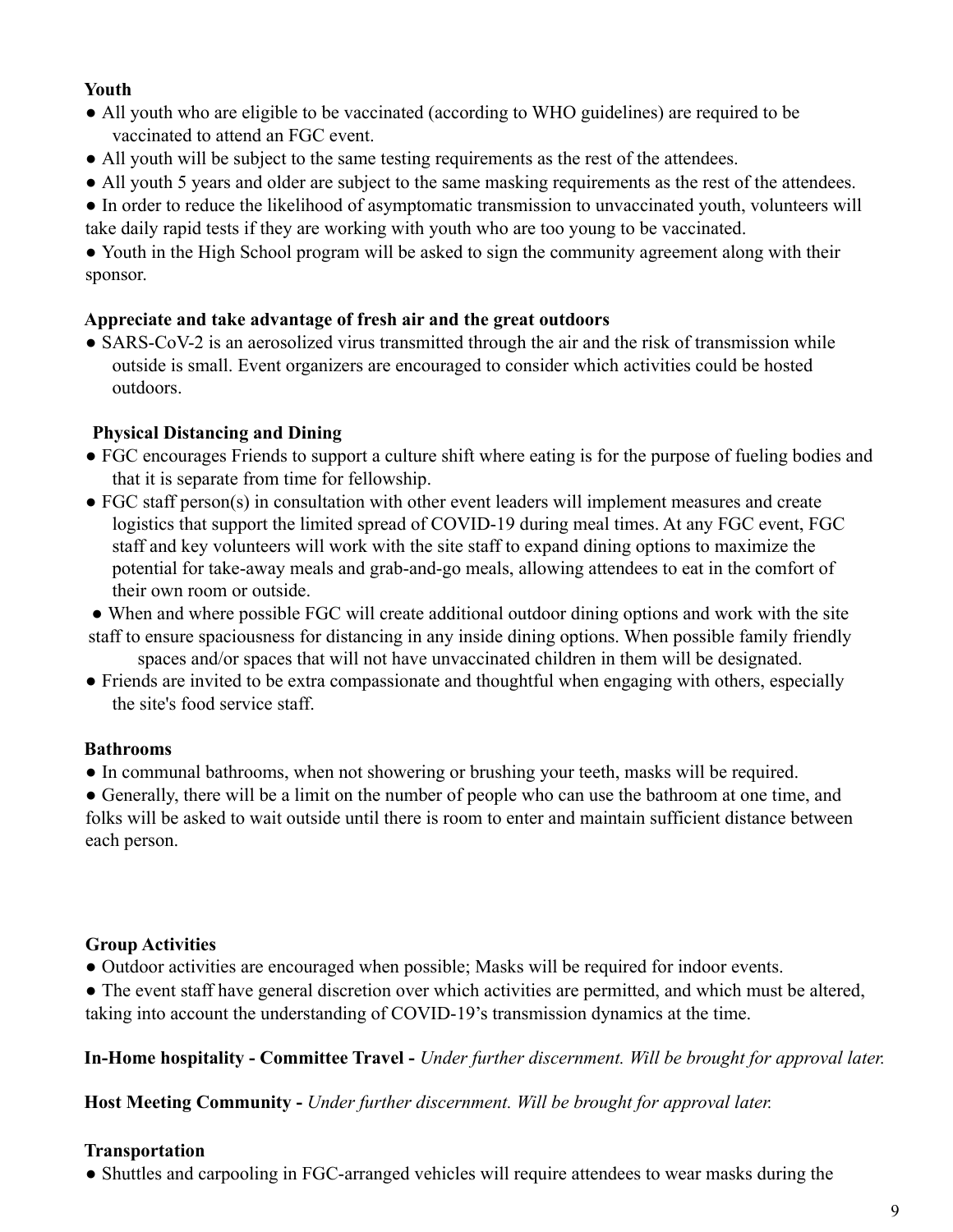transport. In order to maximize ventilation and air flow, windows will be open whenever possible.

#### **Temporarily leaving an FGC event**

• Whether through shopping, dining, or exploring local culture, connecting with the local community may enhance the experience of an FGC event. At this time, however, you are invited to consider the consequences to the local community if your presence unwittingly exposes them to COVID-19, and to modify your behavior accordingly.

#### **Field Trips**

• The FGC staff member(s) responsible for an event will make a decision about whether FGC will organize field trips based on data relevant to the local community and the current situation.

#### **Event Site**

• The requirements of Friends in attendance at FGC events do not automatically apply to employees of the host venue or local community members. Local regulations may prohibit certain mandates, including vaccinations and mask utilization. FGC is not limited by local or state regulations.

#### **Safety of Volunteers / Good Samaritans / Staff Safety**

- When caring for and supporting someone at an FGC event tests positive for COVID-19, appropriate PPE (face shields, properly fitting N95, KN95, or KF94 masks) must be worn by all parties. If in a vehicle with someone who has tested positive, PPE must be worn and vehicle windows left open.
- No one is (and to be explicit, FGC staff and key volunteers are not) required to physically interface with individuals who have tested positive for COVID-19.
- FGC asks that anyone volunteering to serve in the role of supporting individuals who have tested positive for COVID-19 acknowledge the potential risk to which they are exposing themselves. FGC asks that individuals who make use of work grant positions for the financial assistance aspect only choose this role if they are called to it and at low risk. FGC does not want the need for financial assistance to attend an event to cause someone to put themself in an unsafe situation. *If the cost of these tests is a barrier to your attendance, please contact the FGC staff person organizing your event.*

#### **Hygiene & Frequent hand washing**

• Everyone will be encouraged to wash or sanitize their hands frequently. Everyone is encouraged to use standard cough and sneeze etiquette (of sneezing or coughing into your mask).

#### **Medical Support**

● At FGC events, there are occasionally medical professionals who volunteer their time and expertise for the community. When FGC seeks medical support from these volunteers, it is for non-COVID issues such as a fall, broken arm, or other health concern. If an attendee uses this volunteer service, everyone involved will remain masked, unless the care requires removing the patient's mask.

#### **Administration & Staffing**

- The staff will foster a culture of safety at the event; all staff and attendees are accountable for following the Health & Safety Policy so as to keep each other healthy and safe.
- Each event attendee shares responsibility for co-ensuring adherence with the Health & Safety Policy. Reminders of appropriate behavior must come from a place of love and compassion. A tone which is heard as harsh is unlikely to have the desired effect. Attendees who see issues of noncompliance that they can't address directly are asked to share what they've seen with event staff.
- Event staff and designated key volunteers have authority to help interpret the Health and Safety Policy.

● In the event of a COVID-19 outbreak (as with any other emergency), FGC staff will be responsible for real time decisions.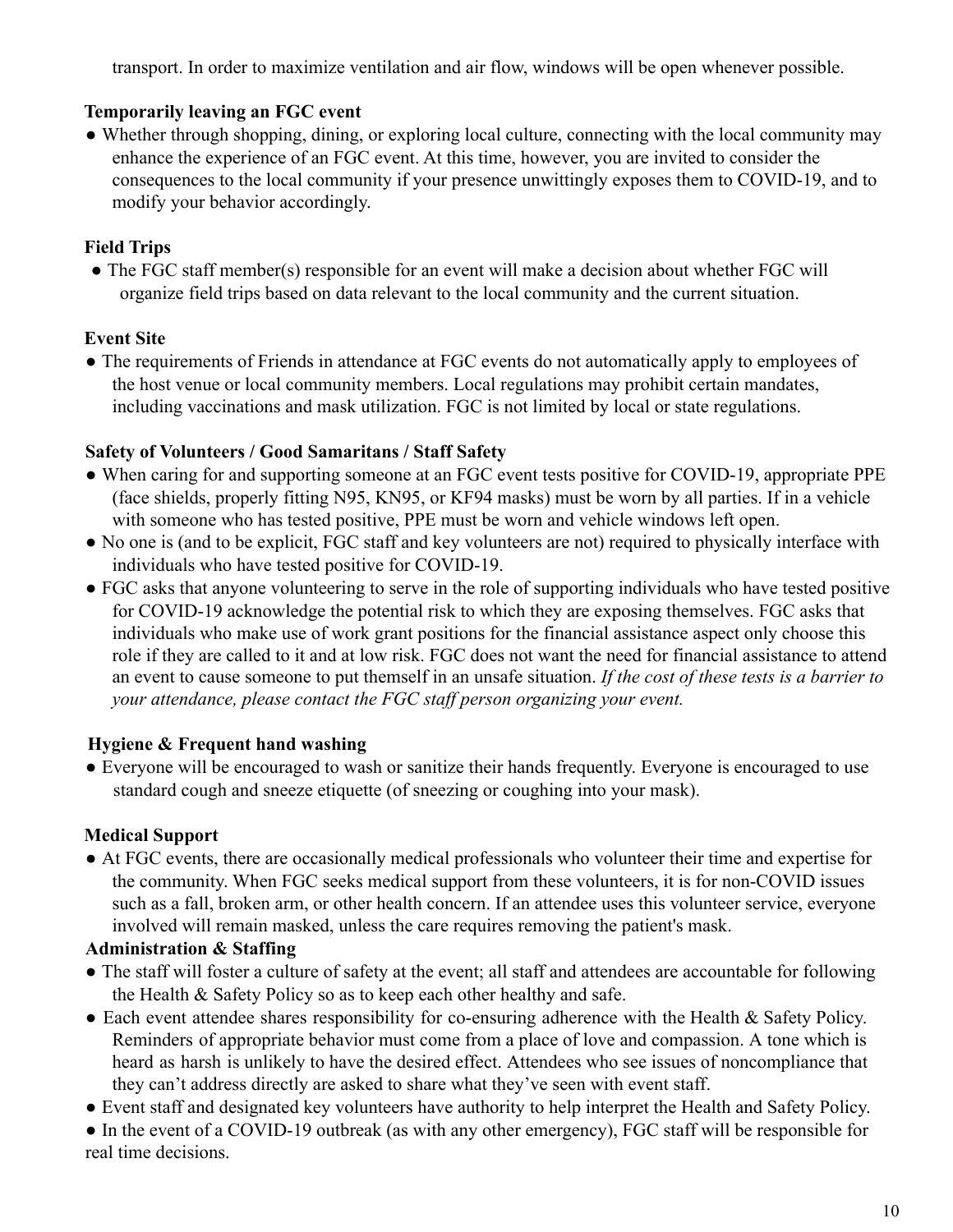#### **Noncompliance**

• Event attendees are invited to share with appropriate staff or key volunteers when they notice the Pandemic Health and Safety Policy is not being followed early, so that interventions can be made early and before the issue becomes larger or more heated.

"FGC events and programs are places where Friends can meet together for the sharing of the unfolding nature of the Spirit within. FGC seeks to provide an environment where we may be as enriched by our differences as by our similarities. Preservation of the Community in Spirit is a function of FGC committees and staff. We seek to provide a place of safety for all who attend, regardless of race, income, age, gender or sexual orientation. Behavior which disrupts program activities, or is threatening or harmful to others may result in expulsion from FGC events and/or prohibition from attendance at future events." *From the LRCP Policy on Addressing At-Risk or Disruptive Behavior.*

Due to the nature of COVID-19, all attendees of FGC events are affirming their commitment to follow the Pandemic Health and Safety policy and community agreements. Deviating from these community agreements puts the physical health and safety as well as the spiritual safety of the community at risk."

Procedure:

a) Violations of the Pandemic Policy will be reported in confidence to the FGC staff responsible for the event.

b) If needed, the FGC staff will meet with appropriate individuals such as committee clerk(s) or other staff (this becomes the team)\*.

c) The team or their designated representatives will talk with the parties involved. d) A support system for parties involved will be ascertained and activated by the team, where possible.

e) The designated team will determine the appropriate actions and communicate them to the individual(s):

i) Should the risk not be perceived to be significant, the individual(s) may be warned. ii) Should the risk be determined to be significant, the individual(s) will be asked to leave the program activity and/or the event.

iii) Repeated inability to follow the Pandemic Health and Safety Policy and community agreements will result in expulsion from the event and/or from future FGC events.\*\*

\*Whether this will become a standing committee or be set up event to event is under discernment.

\*\*Friends are asked to be mindful of the potential impact of internalized racism on these decisions. Thoughtful, spiritual and loving care must be used before this level of action is warranted.

#### **COMMUNICATION & TRAINING**

#### **Pandemic Policy Communication Plan:**

#### **In light of known, upcoming events as of February 2022:**

February: The General Secretary, the Presiding Clerk, and certain committees (LRCP, IAIC, CNM, Personnel & Executive Committee), will receive a draft policy for use in 2022 for all in-person/hybrid events. The policy will be approved by Executive Committee and implemented for any committee meetings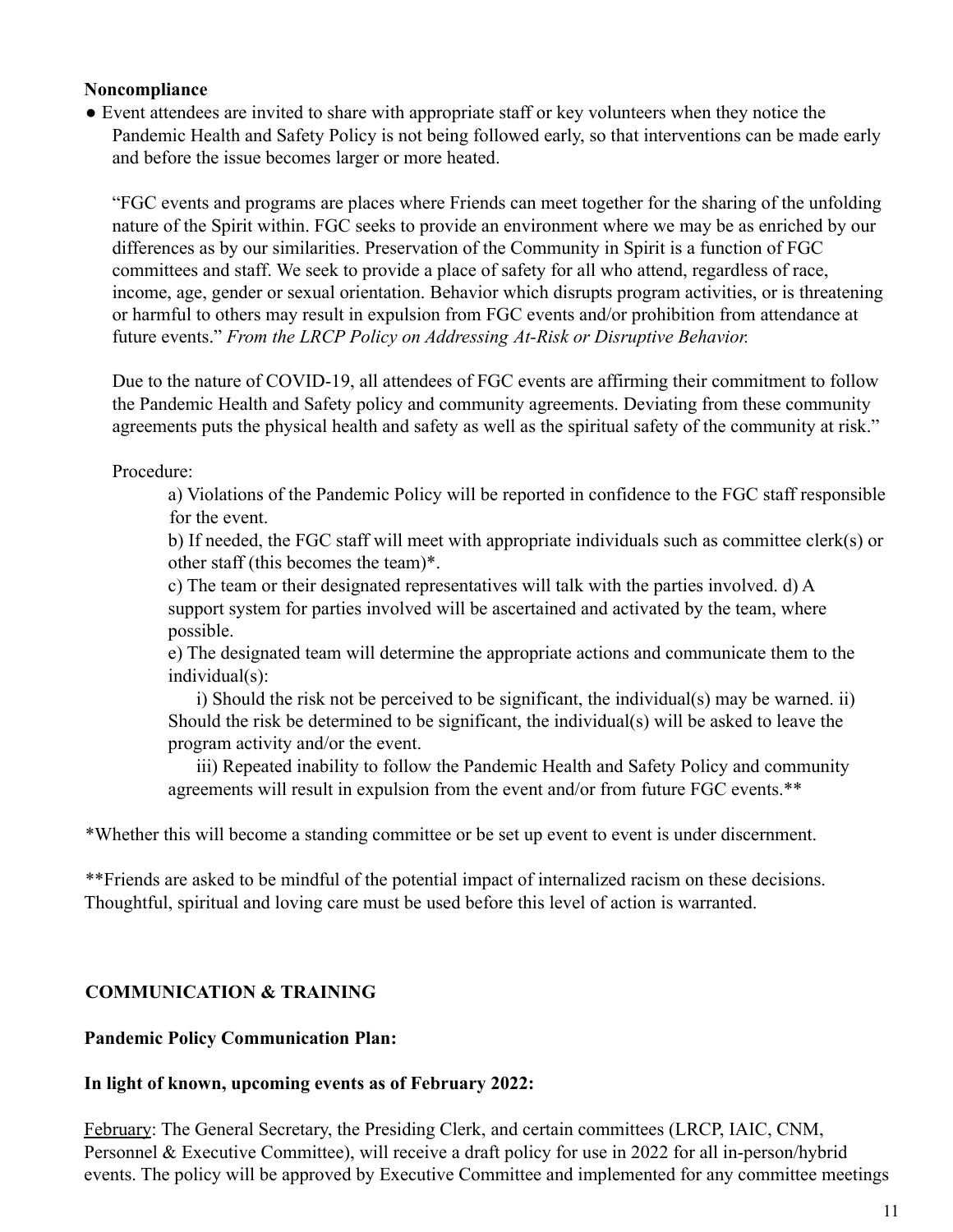and retreats for 2022.

March: Everyone (FGC Staff, committee members, registered event attendees and the community at large) will receive the approved Health & Safety Policy. Attendees for any upcoming in-person events will receive the Health & Safety Policy as part of the pre-event documents and communications. Clerking Retreat registrants will have the opportunity to participate in an online question and answer session with members of the Pandemic Policy Working Group, with opportunities for asking questions and having concerns directly addressed.

April: POC Spring Retreat registrants will have the opportunity to participate in an online question and answer session with the Committee for Nurturing Ministries, Ministry on Racism Coordinator and other members of the Pandemic Policy Working Group, with opportunities for asking questions and having concerns directly addressed.

High School and Adult Young Friends clerking retreat occurs. FGC receives feedback and reviews if modifications to the policy need to be considered. Attendees who test positive for COVID-19 in the 2 weeks following are requested to notify FGC by emailing COVID.reporting.FGC@gmail.com. As Friends register to attend the 2022 Gathering in-person, they will be asked to read and sign a COVID community safety practices agreement (as well as the Gathering Expectations agreement) and upload proof of vaccination (unless ineligible due to age) during the registration process.

May: The POC retreat will occur. FGC will receive feedback and review how it went and if modifications to the policy need to be considered. Attendees who test positive for COVID in the 2 weeks following are requested to notify FGC by emailing COVID.reporting.FGC@gmail.com.

June: Friends registered for YAY will have the opportunity to participate in an online Q & A session with the Conference Director and other members of the Pandemic Policy Working Group, with ample opportunities for asking questions and having concerns directly addressed. Everyone will receive updates on procedures and protocols, plus reminders of the known symptoms and transmission dynamics for COVID-19. Gathering attendees will be sent a reminder of the Statement of Community Agreements & Collective Responsibility as part of their Gathering materials. Training of key Gathering volunteers and staff on any implementation that they need.

#### July: The Gathering.

Any attendees who test positive for COVID in the 2 weeks following the Gathering are requested to notify FGC by emailing COVID.reporting.FGC@gmail.com. This email will be monitored by a key volunteer while FGC staff are out of the office. FGC Staff take their usual lieu time and vacation to recover from the Gathering.

August: Receive Gathering feedback and review any small events and committee meetings that have occurred thus far. Review of the Gathering. Thoughts on moving forward - Central Committee and other in-person/hybrid retreats and committee meetings.

September: Central Committee registrants will have the opportunity to participate in an online question and answer session with members of the Pandemic Policy Working Group, with opportunities for asking questions and having concerns directly addressed.

#### October: Central Committee Sessions

POC Fall Retreat registrants will have the opportunity to participate in an online question and answer session with the Committee for Nurturing Ministries, Ministry on Racism Coordinator and other members of the Pandemic Policy Working Group, with opportunities for asking questions and having concerns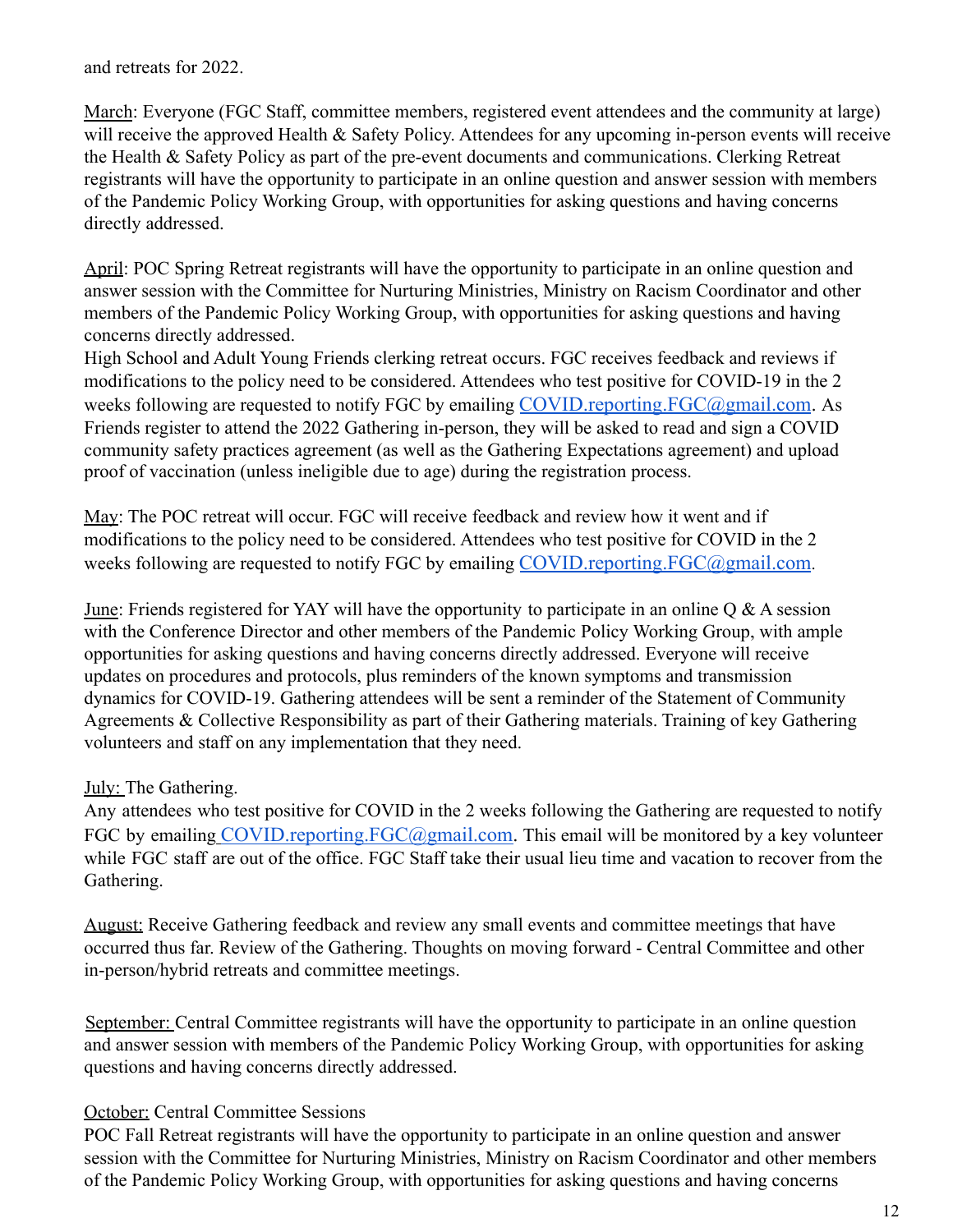directly addressed.

November: Review policy - If necessary, modify for 2023 events.

December: If necessary, approve modified policy for 2023 events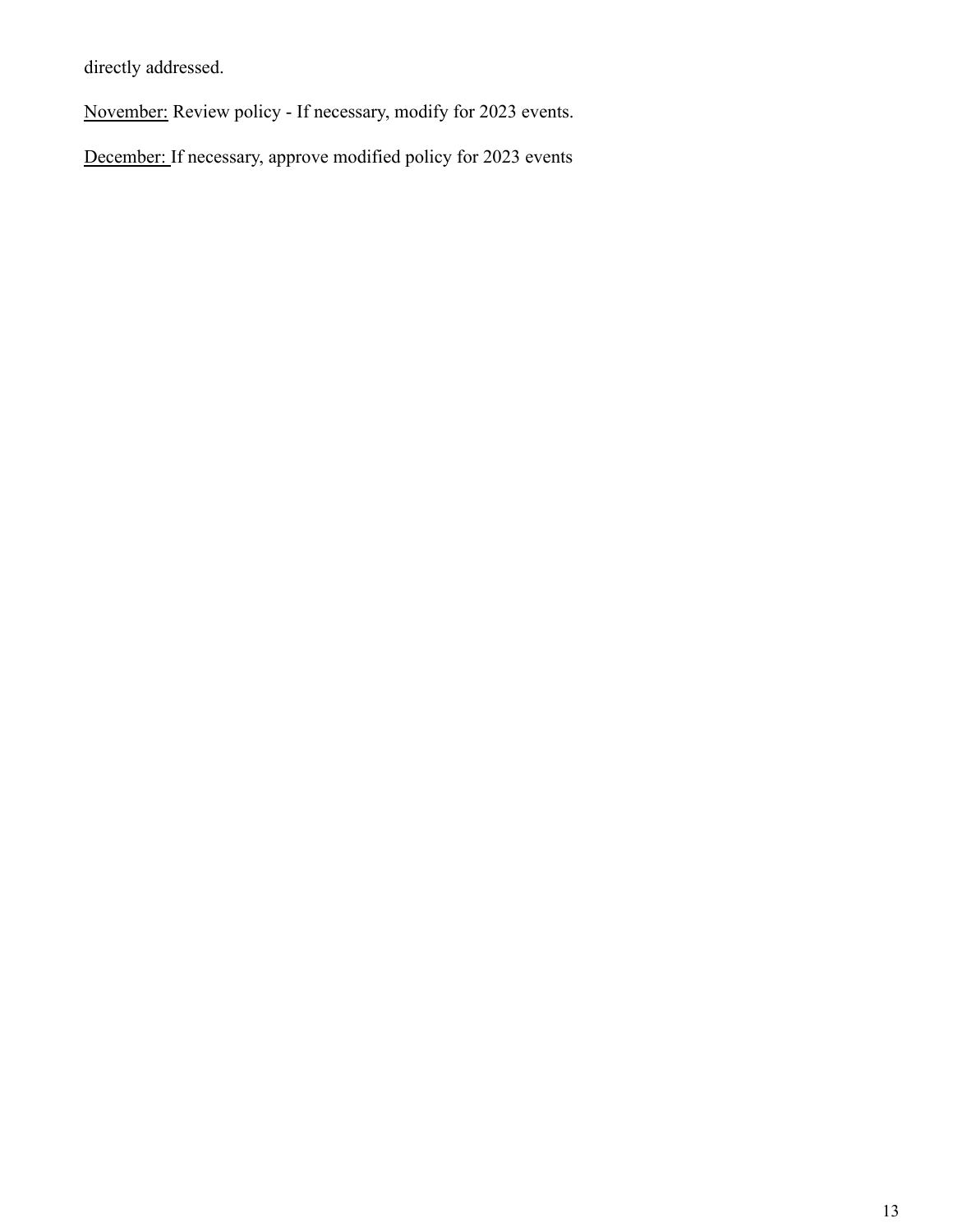#### **APPENDIX A**

#### **Draft Statement of Community Agreements & Shared Responsibility (Gathering Example)**

The adjustments required by the pandemic have highlighted the importance and value of gathering in-person. We have also been reminded that the decisions and actions of each individual impact those around us. Though we can't completely eliminate the chance of spreading COVID-19, we can significantly mitigate the risk of contagion. The FGC Health & Safety Policy is intended to break the chain of spread and to provide a safe and joyous environment for all to live, work, worship, and play together.

If we each bring seriousness of purpose to protecting others and ourselves, we will greatly reduce the chance that COVID-19 may be transmitted in the community.

#### **FGC is committed to resuming an in-person gathering. We firmly believe that to prioritize the health and safety of all of our community members, we must each:**

- ❖ **Commit to following the rules and requirements outlined in the FGC Events Health & Safety Policy, including:**
	- ➢ **Having up-to date vaccinations;**
	- ➢ **Pre-event, on arrival and midweek testing;**
	- ➢ **Reporting a positive test result to FGC within 72 hours prior to, during, and within two weeks after an event**
	- ➢ **Being prepared to leave an event if a COVID test result is positive;**
	- ➢ **Doing a daily self-symptom check;**
	- ➢ **Masking in all indoor public spaces (except while eating). Masking outside when not distanced;**
	- ➢ **Quarantine off-site if you get a positive test, at the individual's expense.**
- ❖ **Observe the guidance of the WHO, CDC and other federal, state, and local public health agencies in the weeks leading up to our arrival at any event;**
- ❖ **Recognize that our decisions and actions on a daily basis may have consequences not only for ourselves but for others in our community.**

I affirm that I have read and agree to comply with this policy and understand that my noncompliance could have consequences including being asked to leave the event.

Signature Date

Name Name of minor (if applicable)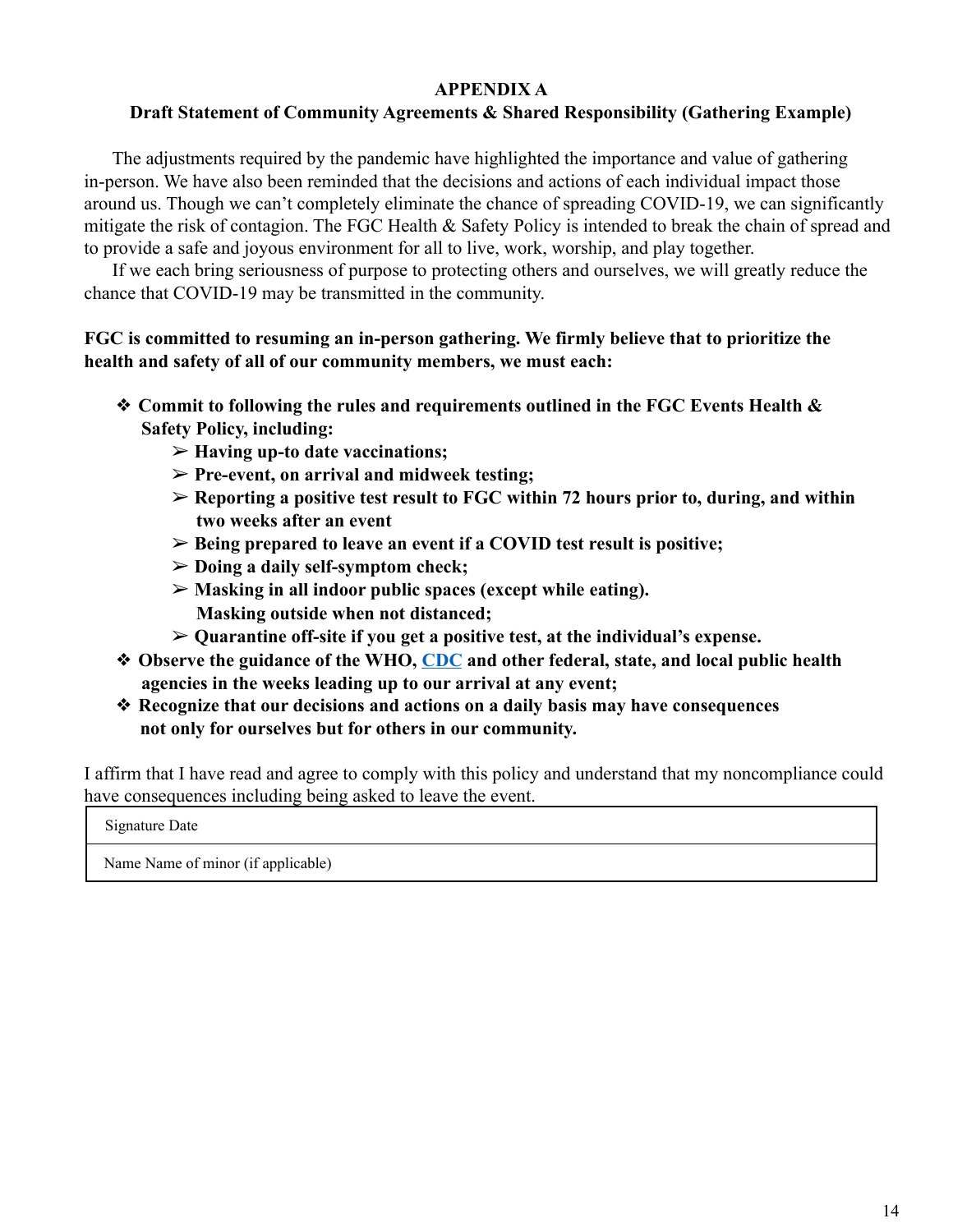#### **APPENDIX B**

#### **Understanding Transmission Dynamics, Mitigating Risk, Prioritizing Joy & Healing**

*FGC's Scientific & Philosophical Underpinnings in Response to the COVID-19 Pandemic*

The pandemic policy working group based the Health & Safety Policy on the reading of the latest science and the attempt to have a flexible mental model of the pandemic and the world, to best serve the FGC community in 2022.

The working group understands that science does not equal the final truth, that science is always provisional, that scientists often disagree with each other, and that great harm has been done to historically marginalized communities in the name of "science". Science can help us quantify risk, can help us understand what's happening and why. But only humans and their institutions can decide what feels safe, and what seems healthy.

With that in mind, here are the four core understandings of and beliefs about the virus and the pandemic, which serve as the foundation for the larger plan.

#### **1. COVID-19 is an aerosolized virus.**

- o Indoor spaces, especially if unventilated and crowded, present by far the most danger. 1
- o Spread is airborne, not via droplets or fomites.2,3
- o COVID-19 is an over-dispersed virus. Conditions have to be just right indoors, crowded, unventilated – but if they are, it can really spread, which leads to super-spreader events. $4,5$

#### **2. Outside is safer.**

o Outdoor transmission has been very rare, less than  $.01\%$  of all cases.<sup>6,7,8</sup>

#### **3. The vaccines work.**

- o The mRNA vaccines in particular have essentially resulted in the elimination of severe disease, hospitalization, and death among those vaccinated.<sup>9,10</sup>
- o They have also demonstrated a dramatic reduction in asymptomatic disease and transmission, as illustrated by the CDC's updated guidance for the vaccinated. $11,12$
- o FGC respects the spiritual right of Friends to make medical decisions about their own bodies as led by spirit. The decision to require vaccination for in-person activities is not meant to ostracize people who cannot or choose not to vaccinate, but rather an acknowledgement of FGC and the FGC community's limitations. FGC does not have the staffing or logistical capacity to provide the support needed to handle the substantially increased severity of disease among unvaccinated individuals if an outbreak occurred at an FGC event, nor can FGC guarantee that the medical resources of the host community could provide adequate care to multiple severely ill individuals in such an outbreak. FGC commits to providing some virtual participation options for any in-person events held while the vaccination requirement stays in effect.

#### **4. Kids need and deserve joy and healing this summer.**

o Children face lower risk of severe illness from COVID-19, thank goodness, but have borne a disproportionate burden for the larger society's failures.<sup>13,14,15</sup>